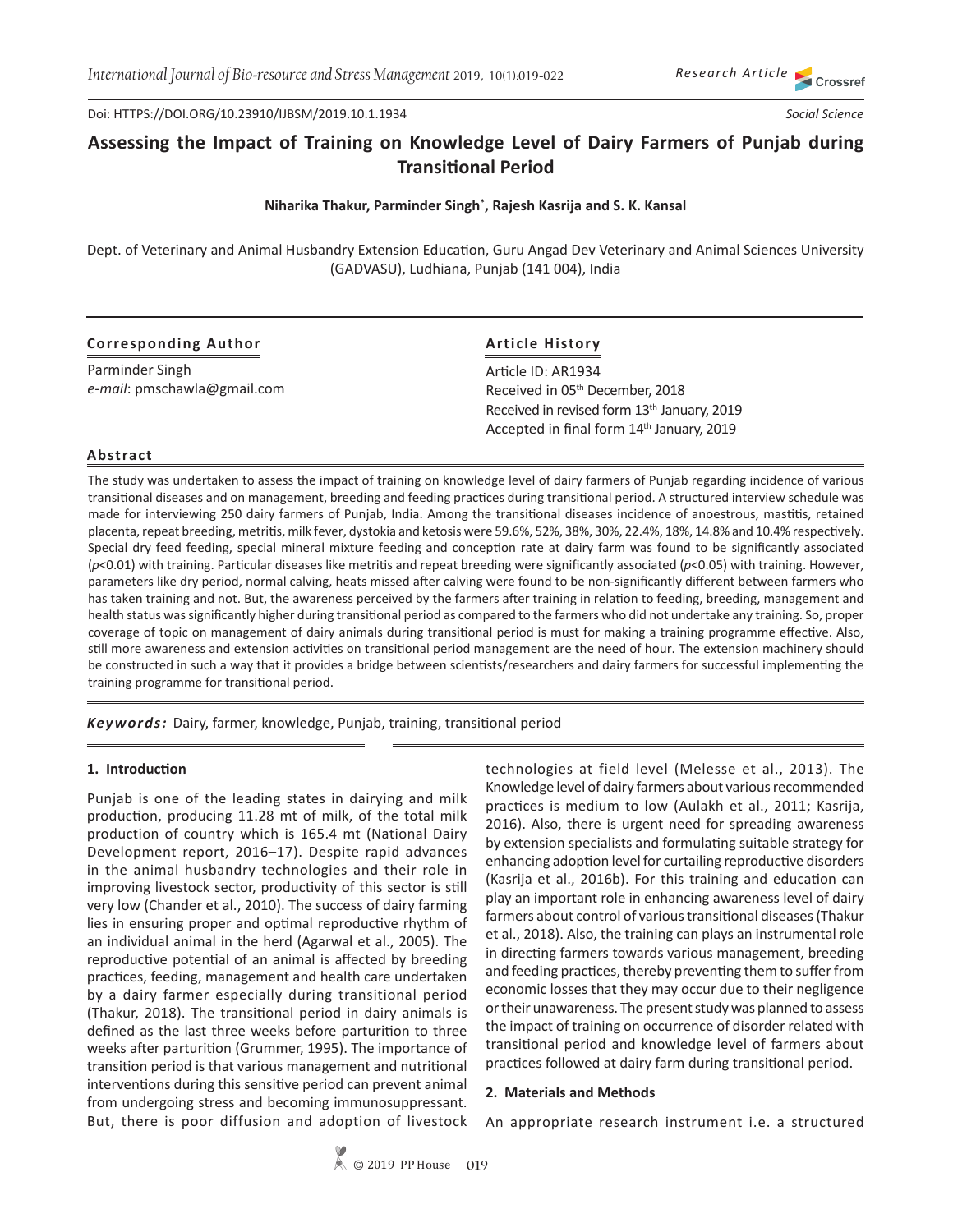interview schedule was prepared to collect data from the dairy farmer's during transitional period. While preparing this structured interview schedule, an effort was made to make it self-explanatory by keeping in view the knowledge level of the dairy farmers in context to transitional period. An all-out attempt was made to incorporate the number of items (questions) relating to transitional period in the interview schedule by scrutinising latest literature, research journals and after discussing with subject matter experts. This interview schedule was first pretested on 40 separate respondents, which were not the part of the study. Very easy, very difficult and confusing items were eliminated from final interview schedule. This pretested final structured interview schedule was used as a tool for gathering information from 250 randomly chosen dairy farmers from various locale of Punjab during year 2017–2018. The farmers were interviewed personally to avoid influence of other farmers. The incidence of various diseases occurring during transitional period (such as Dystokia, Retention of Placenta (ROP), Mastitis, Anoestrus, Milk fever, Ketosis, Metritis and Repeat breeding) at the farm were noted. The impact of training on incidence level of transitional diseases and knowledge level of farmers about practices (management, breeding and feeding) followed at dairy farm during transitional period was assessed. The data was tabulated and put to suitable statistical analysis with the help of SAS 9.3 system Carry N C, USA.

### **3. Results and Discussion**

Table 1 illustrated that out of 250 farmers, 59.6%, 52%, 38%, 30% and 14.8% dairy farmers had incidence of anoestrous, mastitis, retention of placenta, repeat breeding and dystokia

| Table 1: Frequency of incidence of transitional diseases |           |                   |            |  |  |  |  |  |  |
|----------------------------------------------------------|-----------|-------------------|------------|--|--|--|--|--|--|
| Parameter                                                | Category  | Frequency (n=250) | Percentage |  |  |  |  |  |  |
| Dystokia                                                 | Yes       | 37                | 14.80      |  |  |  |  |  |  |
|                                                          | No        | 213               | 85.20      |  |  |  |  |  |  |
| <b>ROP</b>                                               | Yes       | 95                | 38.00      |  |  |  |  |  |  |
|                                                          | <b>No</b> | 155               | 62.00      |  |  |  |  |  |  |
| <b>Mastitis</b>                                          | Yes       | 130               | 52.00      |  |  |  |  |  |  |
|                                                          | No        | 120               | 48.00      |  |  |  |  |  |  |
| Anoestrous                                               | Yes       | 149               | 59.60      |  |  |  |  |  |  |
|                                                          | No        | 101               | 40.40      |  |  |  |  |  |  |
| Milk Fever                                               | Yes       | 45                | 18.00      |  |  |  |  |  |  |
|                                                          | No        | 205               | 82.00      |  |  |  |  |  |  |
| Ketosis                                                  | Yes       | 26                | 10.40      |  |  |  |  |  |  |
|                                                          | No        | 224               | 89.60      |  |  |  |  |  |  |
| <b>Metritis</b>                                          | Yes       | 56                | 22.40      |  |  |  |  |  |  |
|                                                          | No        | 194               | 77.60      |  |  |  |  |  |  |
| Repeat                                                   | Yes       | 75                | 30.00      |  |  |  |  |  |  |
| breeding                                                 | No        | 175               | 70.00      |  |  |  |  |  |  |

respectively at their dairy farm. However, milk fever, ketosis and metritis were found to be 18%, 10.4%, 22.4% respectively. Dua (2003) scrutinised the comparative disease susceptibility of cattle and buffalo in Punjab by examining 802 female cattle and 2316 buffaloes over a 6 year period and reported the incidence of various transitional diseases such as anoestrus (43.0% and 55.5%), repeat breeding (35.3% and 12.8%), retained placenta (6.4% and 4.7%), dystokia (3.5% and 8.3%) and abortion (2.6% and 3.1%) respectively. Kasrija (2016) also reported almost similar incidence of anoestrous in dairy farms of sub mountain undulating region of Punjab. The farmers did not provide proper nutrition during the dry period and even duration of dry period was short in that region. This resulted in negative energy in animals and they failed to ovulate. Mir et al., 2015 reported that the incidence of mastitis was high due to lack of management practices viz. hygiene practices related to milking. So, in present study the importance of training is highlighted for control of anoestrus and mastitis.

Table 2 depicts that training was found to be significant associated (*p*<0.05) for control of particular diseases like metritis and repeat breeding. Incidence of various diseases like metritis and repeat breeding were found to be less for farmers who undertook training i.e. 69.64% and 68% respectively. Other transitional diseases were found to be non significantly associated with training, but still the impact of training is that there was less incidence of these diseases at the farms where dairy farmer had taken training. Kasrija et al. (2016a) also reported the catalytic role of extension agencies for knowledge dissemination and high lightens separate strategies to be undertaken for improving the Reproduction Acquaintance level (RAL) of farmers running different dairy units for increasing profit. Aparna and Hundal (2016) demonstrated that awareness perceived by the farmers after training in terms of management, feeding and breeding were significantly higher which further helped in control of various incidence of diseases in the farms.

Table 3 depict that special dry feed and special mineral mixture feeding varied significantly (*p*<0.01) with training. Parmar (2014) also reported that Knowledge level score of organized as well as unorganized farmers regarding their general management practices, breeding, feeding, health care practices and technical knowledge was negatively correlated to the incidence of reproductive disorders at their farms.

Also, the 57.83% farmers who undertook training were offering special dry feed to their animals. Conception rate was also found to be ≥80% for the farmers (52.33%), which is significantly (*p*<0.05) higher at those farm where dairy farmer has undergone a training. But one aspect of training that has to be improved was feeding of special mineral mixture, as 48.72% farmers were not feeding special mineral mixture. Tewari et al. (2010) also reported that the interaction between nutrition and reproduction needs particular attention to overcome nutrient imbalances. The nutritional deficiency caused infertility problems in crossbred cattle and the highest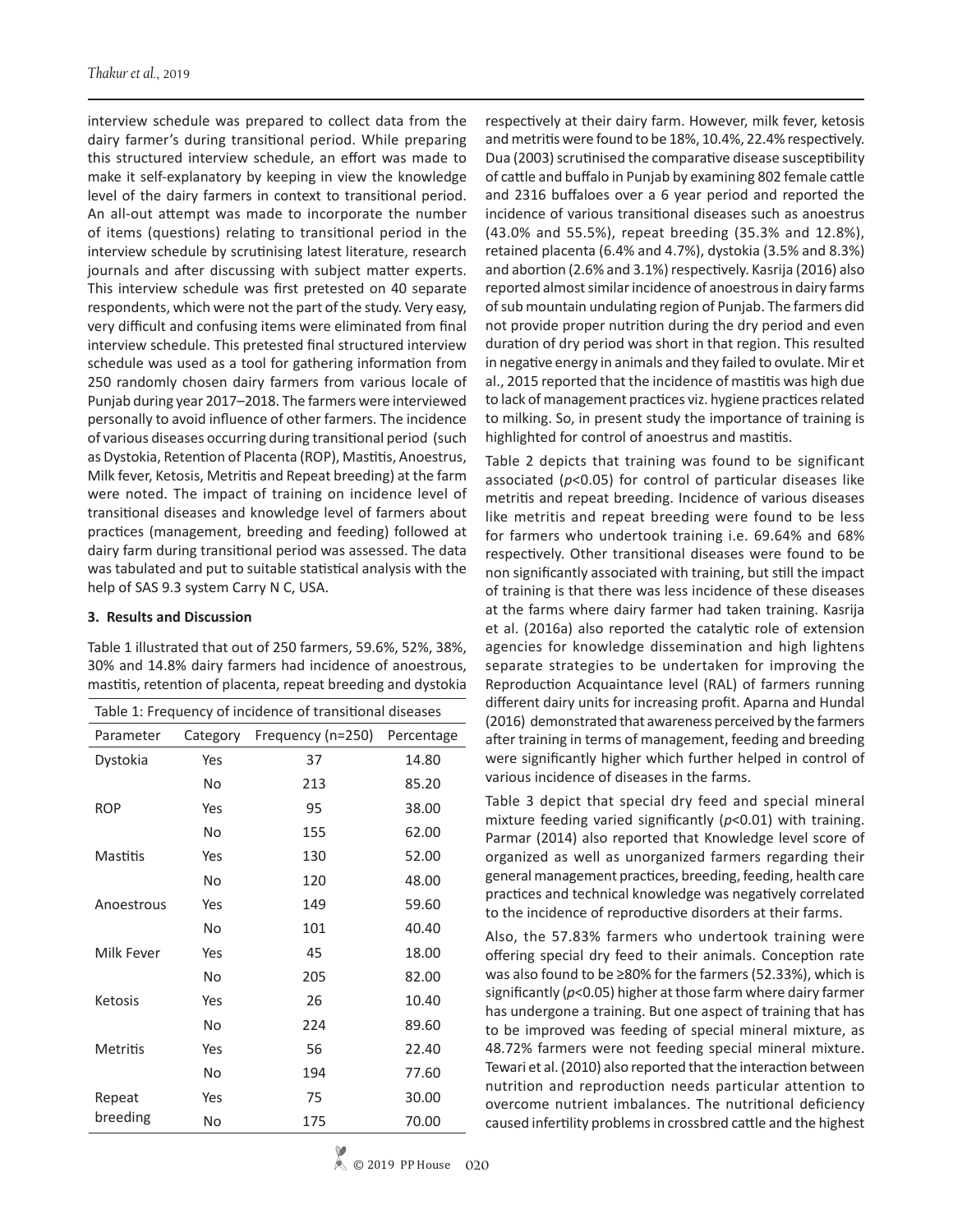| diseases   |           |               |               |                |          | feeding practices |                 |                |               |                |                      |
|------------|-----------|---------------|---------------|----------------|----------|-------------------|-----------------|----------------|---------------|----------------|----------------------|
| Parameter  | Cat-      | Impact        | No            | Overall        | $\chi^2$ | Param-            | Category Impact |                | No            | Overall        | $\chi^2$             |
|            | egory     |               | impact        | $(n=250)$      | value    | eter              |                 |                | impact        | $(n=250)$      | Value                |
| Dystokia   | Yes       | 14            | 23            | 37             | 0.30     | Dry pe-           | $<$ 1           | 4              | 3             | 7(2.80)        | 0.80                 |
|            |           | (37.84)       | (62.16)       | (14.80)        |          | riod (in          |                 | (57.14)        | (42.86)       |                |                      |
|            | <b>No</b> | 91            | 122           | 213            |          | months)           | $1 - 2$         | 45             | 60            | 105            |                      |
|            |           | (42.72)       | (57.28)       | (85.20)        |          |                   |                 | (42.86)        | (57.14)       | (42.00)        |                      |
| <b>ROP</b> | Yes       | 35            | 60            | 95             | 1.67     |                   | >2              | 56             | 82            | 138            |                      |
|            |           | (36.84)       | (63.16)       | (38.00)        |          |                   |                 | (40.58)        | (59.42)       | (55.20)        |                      |
|            | No        | 70            | 85            | 155            |          | Special           | Yes             | 68             | 50            | 118            | $22.40**$            |
|            |           | (45.16)       | (54.84)       | (62.00)        |          | dry feed          |                 | (57.63)        | (42.37)       | (47.20)        |                      |
| Mastitis   | Yes       | 54            | 76            | 130            | 0.02     |                   | No              | 37             | 95            | 132            |                      |
|            |           | (41.54)       | (58.46)       | (52.00)        |          |                   |                 | (28.03)        | (71.97)       | (52.80)        |                      |
|            | No        | 51            | 69            | 120            |          | Special           | Yes             | 10             | 45            | 55             | $16.42**$            |
|            |           | (42.50)       | (57.50)       | (48.00)        |          | mineral           |                 | (18.18)        | (81.82)       | (22.00)        |                      |
| Anoestrous | Yes       | 60            | 89            | 149            | 0.45     | mixture           | <b>No</b>       | 95             | 100           | 195            |                      |
|            |           | (40.27)       | (59.73)       | (59.60)        |          |                   |                 | (48.72)        | (51.28)       | (78.00)        |                      |
|            | <b>No</b> | 45<br>(44.55) | 56<br>(55.45) | 101<br>(40.40) |          | Normal<br>calving | Yes             | 109<br>(55.61) | 87<br>(44.39) | 196<br>(78.40) | 2.12                 |
|            |           |               |               |                |          |                   |                 |                |               |                |                      |
| Milk fever | Yes       | 18<br>(40.00) | 27<br>(60.00) | 45<br>(18.00)  | 0.09     |                   | No              | 36<br>(66.67)  | 18<br>(33.33) | 54<br>(21.60)  |                      |
|            | No        | 87            | 118           | 205            |          | Heat              | Not             | 58             | 33            | 91             | 2.71                 |
|            |           | (42.44)       | (57.56)       | (82.00)        |          | missed            | missed          | (63.74)        | (36.26)       | (36.40)        |                      |
| Ketosis    | Yes       | 9             | 17            | 26             | 0.64     | after             | More            | 11             | 6             | 17             |                      |
|            |           | (34.62)       | (65.38)       | (10.40)        |          | calving           | than 1          | (64.71)        | (35.29)       | (6.80)         |                      |
|            | <b>No</b> | 96            | 128           | 224            |          |                   | Only one        | 76             | 66            | 142            |                      |
|            |           | (42.86)       | (57.14)       | (89.60)        |          |                   |                 | (53.52)        | (46.48)       | (56.80)        |                      |
| Metritis   | Yes       | 17            | 39            | 56             | $4.01*$  | Concep-           | $< 50$          | 6              | 23            | 29             | $22.55$ <sup>*</sup> |
|            |           | (30.36)       | (69.64)       | (22.40)        |          | tion rate         |                 | (20.69)        | (79.31)       | (11.60)        |                      |
|            | No        | 88            | 106           | 194            |          |                   | 50-60           | 16             | 50            | 66             |                      |
|            |           | (45.36)       | (54.64)       | (77.60)        |          |                   |                 | (24.24)        | (75.76)       | (26.40)        |                      |
| Repeat     | Yes       | 24            | 51            | 75             | $4.39*$  |                   | >60 less        | 38             | 31            | 69             |                      |
| breeding   |           | (32.00)       | (68.00)       | (30.00)        |          |                   | than 80         | (55.07)        | (44.93)       | (27.60)        |                      |
|            | No        | 81            | 94            | 175            |          |                   | $\geq 80$       | 45             | 41            | 86             |                      |
|            |           | (46.29)       | (53.71)       | (70.00)        |          |                   |                 | (52.33)        | (47.67)       | (34.40)        |                      |

Table 2: Impact of training on incidence of transitional Table 3: Impact of training on management, breeding and

Figures in parenthesis indicate percentage; \*= Significant at (*p*=0.05)

Figures in parenthesis indicate percentage; \*= Significant at (*p*=0.05); \*\*= Significant at (*p*=0.01)

(60%) prevalence was observed in anoestrus.

Parameters like dry period, normal calving, heats missed after calving were found to be non-significantly different between farmers who has taken training and not. Sharma et al. (2014) also revealed that pre training knowledge (3.64%) on nutritional and management strategies increased to 6.39% with training. Kaur et al. (2018) also reported that there was significant relationship (*p*<0.01) between social participation and mass media exposure for livestock farmer. It means that

with more training, the awareness of farmers regarding various aspects (management, breeding and feeding) of animal husbandry has also improved.

#### **4. Conclusion**

Knowledge level of dairy farmers about various recommended practices in relation to management, breeding and feeding practices was not very good. But the farmers who underwent training were more aware than who did not take training.